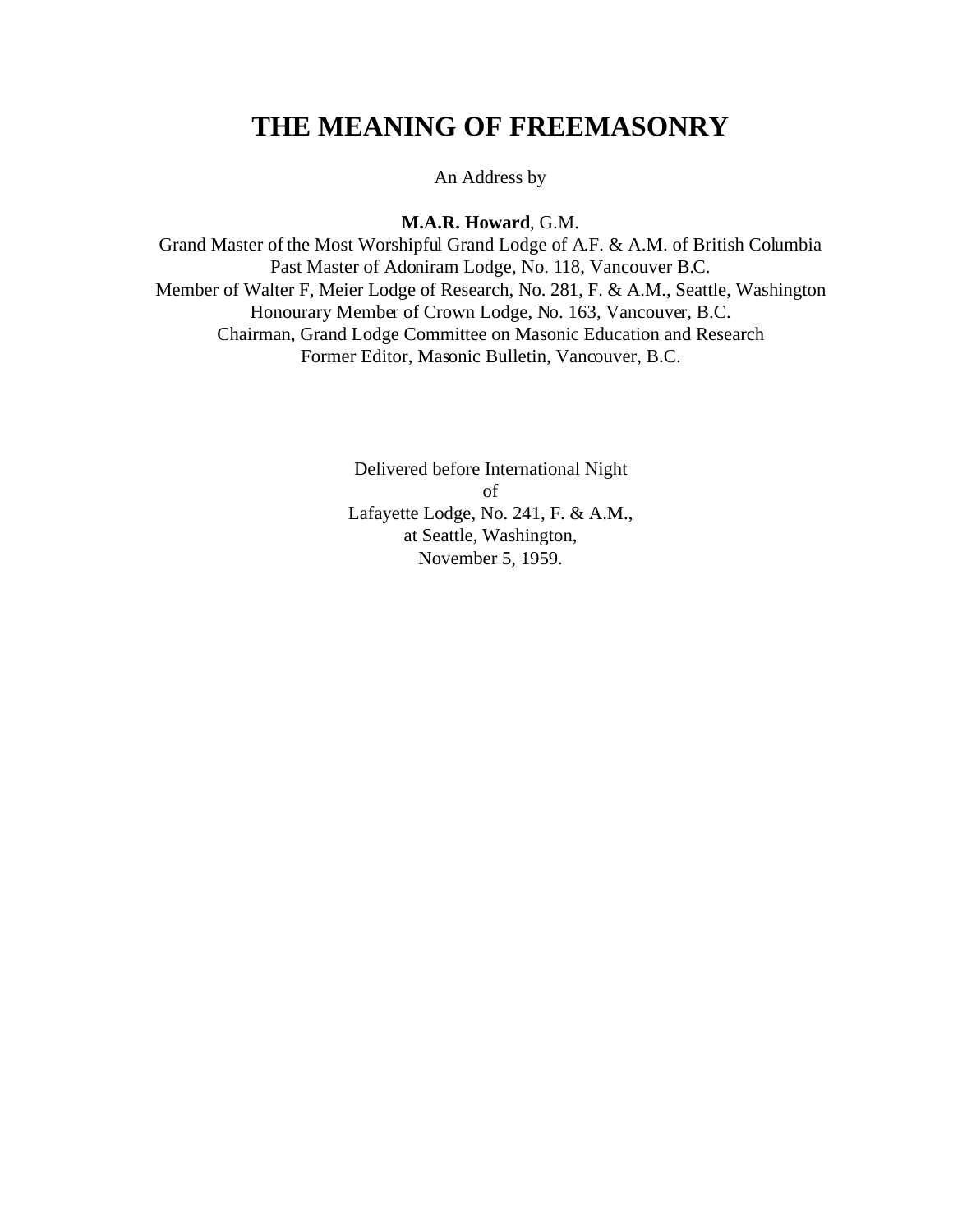## **THE MEANING OF FREEMASONRY**

Wherever the avocations of Freemasons call them, in whatsoever country they may reside, though they may be unacquainted with a single syllable of the language, yet there they find brethren brethren ever-ready to assist them in necessity, to extend to them the right hand of fellowship and cheer them with those numerous offices of neighbourly love and charity which are the chief characteristics of the sacred creed.

It must be a relief to every brother to come into the quiet sanctuary of the masonic Lodge, in this troublous period of our history, where, apart from the so-called cold war and the listening to disquieting reports, we can carry on the ancient ceremonies and renew friendships that exist among Freemasons throughout the entire universe.

Some, who have the interests of Freemasonry at heart, have thought it possible to say something on this subject that might tend to remove erroneous impressions, to increase union and harmony among Freemasons, and to persuade society at large that its well-being and progress are, to some extent, involved in the advancement and prosperity of Freemasonry. It would need no argument to show to the masonic Order itself, as to any other order or association, however unpretending and unimportant, that struggles for the possession of power, jealousies and heart burnings must necessarily be harmful, retard its growth and progress, repel those who, if it were at peace within itself, would seek to approach its doors, and at first diminish and ultimately destroy its capacity for usefulness. If this were all that I desired to establish, I might say so much and at once conclude. But we, Brethren, do not believe that this is all. We think that the highest interests of society and of the community in which we live, and perhaps, even interests wider and more general still those of the nation and of humanity at large are affected and injured, in that which affects and does harm to Freemasonry. We think that the world without our Temples is deeply interested in the continuance, or restoration, of peace and harmony within. Every Freemason who encourages or, by apathy, permits dissension within the walls that veil our mysteries from the world s eyes, in an enemy, not of Freemasonry only, but of that world s advancement and prosperity.

It is indeed true that the world at large, the statesmen and the men of business, are not in the habit of attaching much importance to the peaceful operations, the active efforts and silent influences of Freemasonry. Some even think evil of the order. To others its pretensions are the subject of mirth and food for ridicule, while probably the general impression is that it is a harmless and inoffensive association, rather laudable for its benevolent propensities, its charities, and in general, the assistance its members mutually lend each other, but one in which the world at large is in nowise interested mere pretence, its titles and dignities absurd, and its dissensions mere childish disputes for barren honours and an empty precedency, fit only to excite the pitying smiles of the grave and the sarcastic laughter of the ill-natured.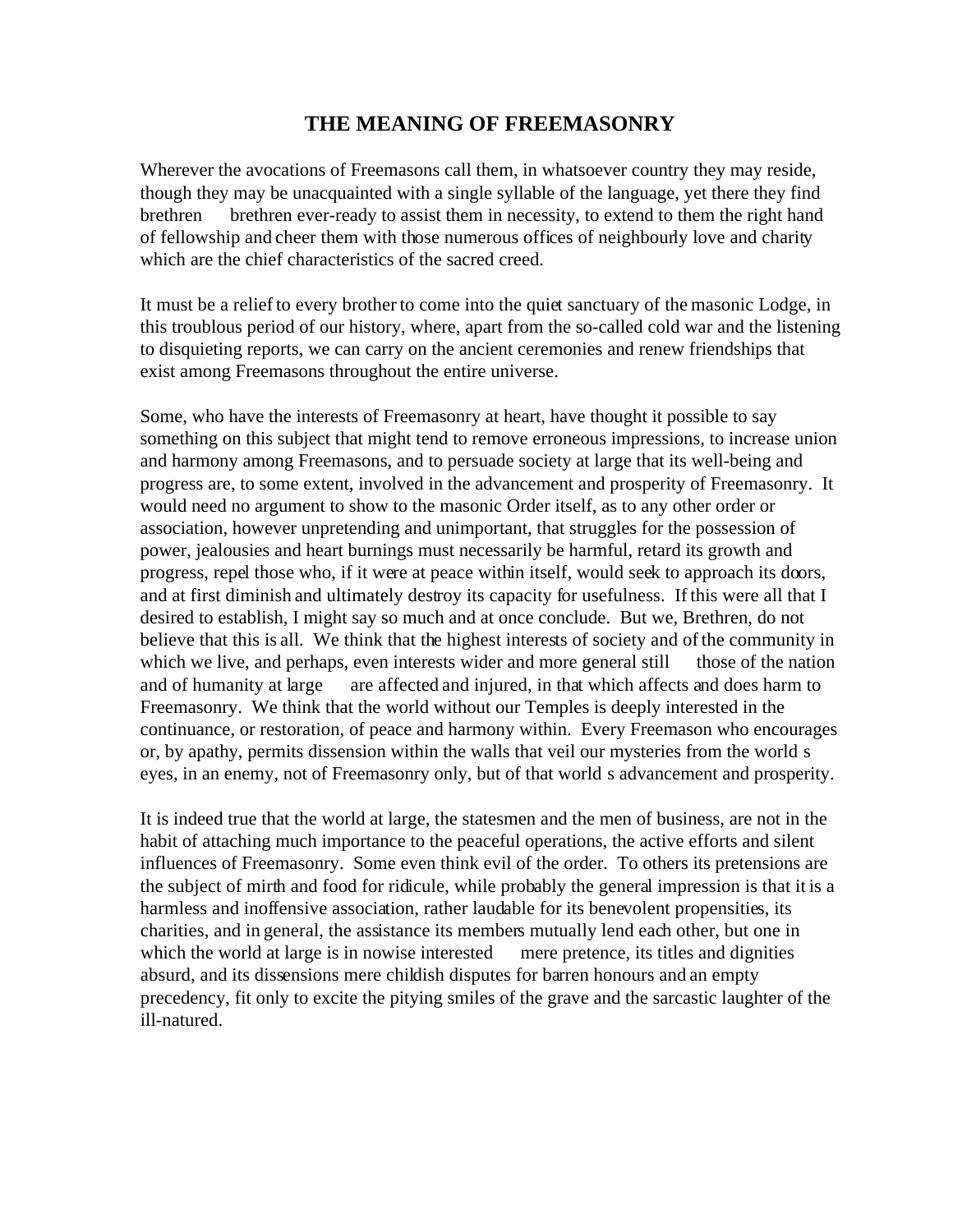Is society really interested in the peace and progress of Freemasonry? Has the world a moral right to demand that harmony shall govern in our Temples? Is that a matter which at all concerns the community? How grave and important are the interests that, by our mad dissensions, we recklessly put at hazard? And by what means are peace and harmony to be restored and maintained? Such, Brethren, are the questions which it is demanded of us to consider. To do so, it is evidently necessary first to settle what Freemasonry is, what its objects are, and by what means and appliances it proposes to effect those objects.

The well-being of every nation, like that of every individual, is threefold physical, moral and intellectual. Neither physically, nor morally, not intellectually is a people ever stationary. Always it either advances or retrogrades; and, as when one climbs a hill of ice, to advance demands continual effort and exertion, while to slide downward one needs but to halt.

Freemasons who do not live up to the teachings of the Order prove to me only one thing that they are men; and that, like other men, they are weak with the frailties of human nature, and that, in the never-ceasing struggle with our passions and the circumstances that environ us all, it is often their lot to be discomfited. If the doctrines of Freemasonry are good, they of necessity have their effect, and are never taught in vain. For not in vain are the winged seeds of truth ever sown, and, if committed to the winds, the G.A.O.T.U. sees to it that they take root somewhere and grow.

To inquire what Freemasonry is, is not only to seek to know its history, its antecedents and its statistics, but more, and chiefly, to inquire what are its morals and its philosophy. This latter is the inquiry that I am hoping to endeavor to answer, but, as its importance to the world without depends upon the extension of the order, the number of its members and its permanency, I must first, and with that view alone, say a few words as to the former, if the Masonic Order were merely a thing of yesterday and were to pass away tomorrow, if it were local and confined to one country or to men f one faith, or if the number of its initiates were small and, therefore, its capacity for good or evil limited, it would be comparatively unimportant to inquire what were its morality and its philosophy.

We know from historical testimony that the Order existed in England and Scotland in the seventeenth century and was introduced into France in the year 1721. As early as 1787 it had extended into almost every state in Europe, the East Indies, West Indies and Turkey; and in Canada and the United States there were estimated to be eighty-five Lodges. In every Christian country on the globe our Temples were frequented; and in Turkey, India and Persia the Mohammedan bows before the altar of Freemasonry.

The greatest and some of the best men in every country have adorned our great order in both ancient and modern times; and have united zealously in its labours. Statesmen, soldiers, advocates, scholars, poets, artists, the merchant, the mechanic and the labourer have for many years met in our Lodges upon the level and parted on the square. Lafayette and Washington were Freemasons. In other countries Freemasonry counted its distinguished names, too numerous to mention; and, at the present day, in our own country its initiates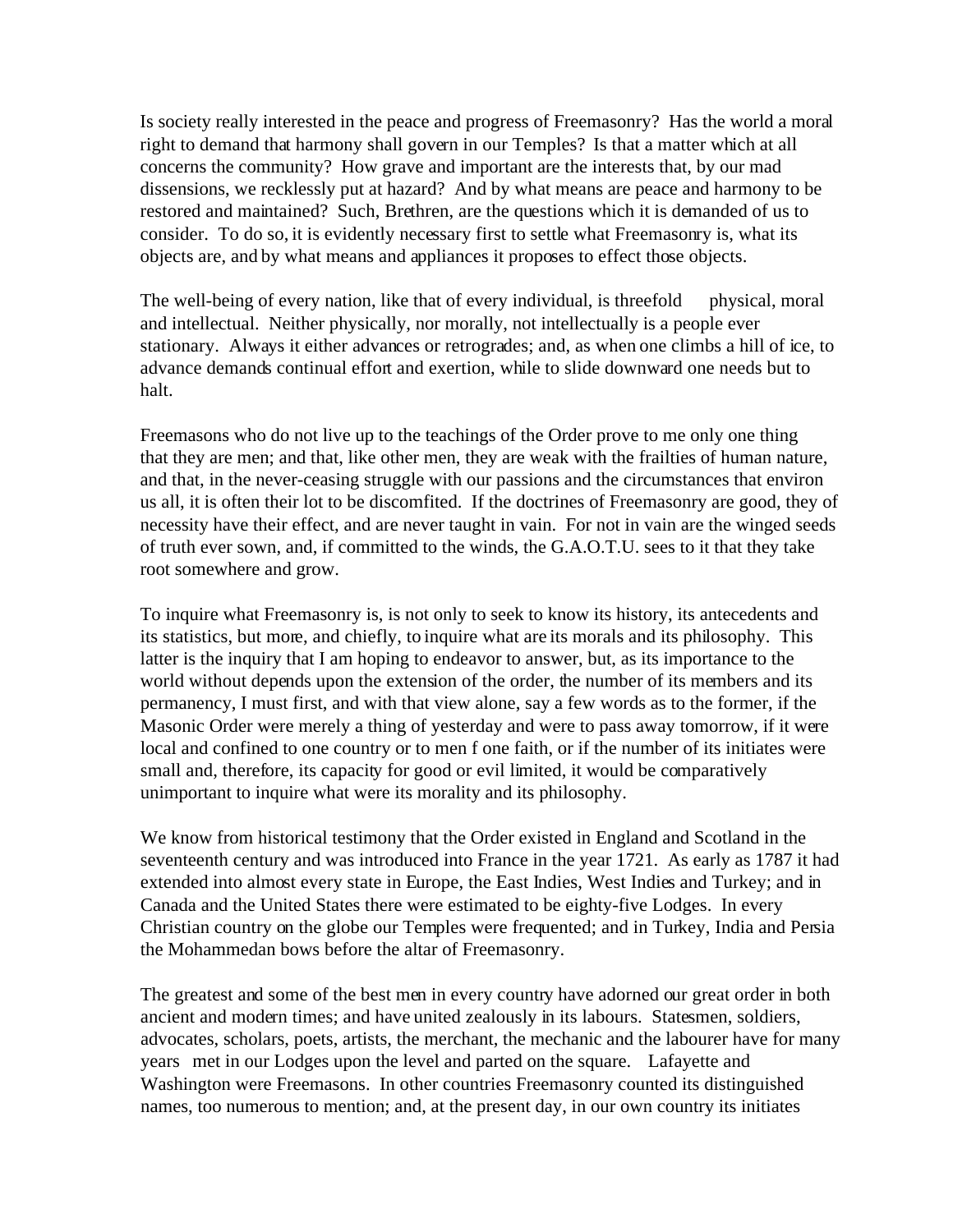occupy the high paces, hold the helm of the ship of state, sit in the departments of state, war, the interior and others, preside on the bench, and represent our countries the United States of America and Canada at foreign courts. In Europe Freemasons have founded public libraries, established free schools, given rewards for eminent acts of virtue and heroism, established homes for their poor and destitute, fed the hungry, clothed the naked; and always Freemasonry has been the friend of the oppressed and the unfortunate. With this mere glance at the history, the antecedents, the personnel and the statistics of Freemasonry I feel I must be content. It is sufficient to show that it is of some importance to the community, to the union and to the world, to know what are the morals and philosophy taught by this great, permanent and widely known Order.

What, then, is the morality of Freemasonry? Freemasonry says to its initiate: Be content. Compare not your condition with the few above you, but with the thousands with whom you would not be any means change your fortune or condition. A soldier must not think himself unprosperous if he be not successful as some of the generals of his day, nor should any man deem himself unfortunate that he has not the wealth of Rothschild. But rather, let the former rejoice that he is not lessened as were the many generals who went down, horses and men, before Napoleon; and let the latter rejoice that he is not the beggar who, in the bleak winter days, holds out his tattered hat for charity. There may be many who are richer and more fortunate, but it is certain that, compared to you , there are many thousands who are more miserable. But a Mason s contentedness must by no means be a mere contented selfishness; as he who, comfortable himself, is indifferent to the discomfort of others. In this world there always will be wrongs to forgive, sufferings to alleviate, necessities and destitution to relieve, sorrows asking for sympathy, and ample occasion for the exercise of active charity and benevolence. But he who sits unconcerned amidst it all, perhaps enjoying his own comforts and luxuries the more by contrasting them with the hunger, ragged misery and shivering wretchedness of his fellows, is not contented; he is only unfeeling and callous.

Freemasonry expects every brother to do something within and according to his means; if not alone, then by combination and association, for we never know the importance of the act we perform. The daughter of Pharaoh little thought what she was doing for the human race and, in fact, the vast unimaginable consequences that depended on her charitable act when she drew the little child of a Hebrew woman from among the rushes that grew along the bank of the Nile and determined to rear it as her own.

Brethren, Freemasonry inculcates upon the Master care and kindness to all his brethren and, in my opinion, it teaches to the employers of other men in mines, workshops, factories consideration and humanity for those who depend upon their labour for their bread, and to whom want of employment is starvation, and overwork is fever, consumption and perhaps death. While it teaches the employee to be honest, punctual and faithful, as well as respectful and obedient to all proper orders, it also teaches the employer that every person who desires work has a right to have work to do. Also, it teaches us all that those who, from sickness or feebleness, old age or infancy, are not able to work, as I see it, have a right to be fed, clothed, and sheltered from the inclement elements. He who ceases to operate his mine, workshop or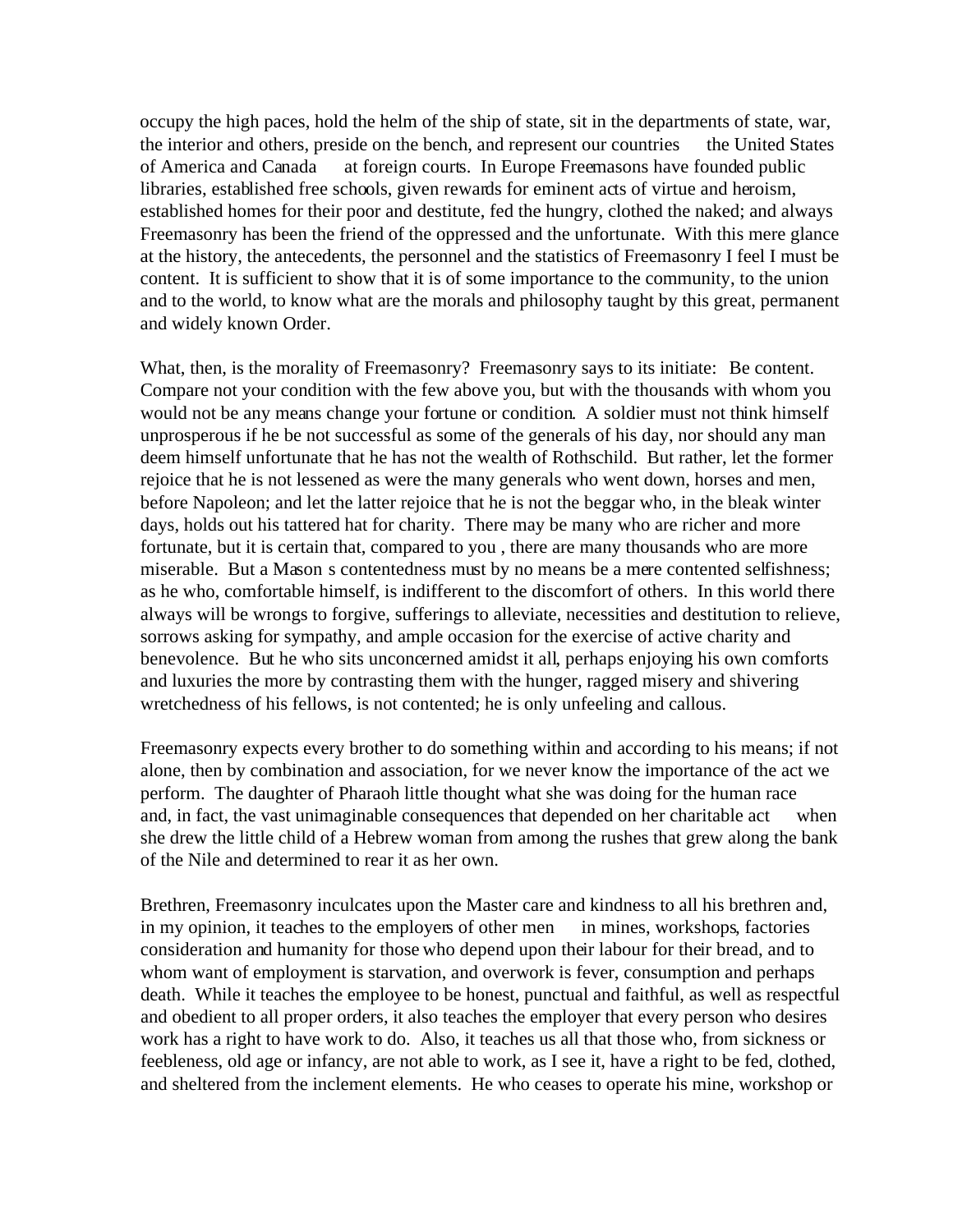factory when it does not yield him what he considers sufficient profit, and so causes a sad situation to exist by dismissing his workmen, commits an awful sin against Freemasonry.

The Freemason should be devoted to the cause of toleration, liberality, education and enlightenment against error, ignorance and barbarism; and he should be opposed to fanaticism and persecution. Toleration holds that every other man has the same right to his opinion and faith that we have to ours. Liberality holds that, as no human being can say with certainty, in the clash and conflict of hostile faiths and creeds, what is truth, or that he is surely in possession thereof, so he should feel that it is quite possible that another, equally honest and sincere with himself, yet holding the contrary opinion, may also be in possession of truth, and that whatever one firmly and consciously believers, is true to him. There are the mortal enemies of that fanaticism which persecutes for opinion s sake; and instruction, education and enlightenment are the only certain means through which intolerance and fanaticism may be rendered powerless. No true Freemason scoffs at honest convictions and ardent zeal in the cause of truth and justice.

To diffuse useful information, to further intellectual refinement, to hasten the coming of the great day when the dawn of general knowledge shall chase away the lazy, lingering mists, even from the base of the great social pyramid, is its high calling in which the most splendid and consummate virtue may well press onward, eager to be a part. And it is to be hoped that the time will soon arrive, for which Freemasonry has so long laboured, when, as men will no longer suffer themselves to be led, blindfold in ignorance, so they will no more yield to the vile principle of judging and treating their fellow creatures, not according to the intrinsic merit of their actions, but according to the accidental and involuntary coincidence of their opinion.

One of the earliest lessons taught the masonic initiate is, that every Masonic Temple, itself a symbol of the universe, and of the soul of every upright man, is supported by three great columns: Wisdom, Strength and beauty, or if you so wish Harmony.

When the Freemason is advanced to a certain point, however, he learns that these three pillars of the old Temple are replaced with three others, the names of which are familiar to us all Faith, Hope and Charity which virtues every Freemason and every man and woman ought to possess. We must have faith in the G.A.O.T.U. and faith that He is good and wise and merciful, a father and not a tyrant; faith in human nature and confidence in our kind; faith in the honesty of men s purposes and intentions; faith in their capability for improvement and advancement, and the same faith in ourselves, in our power to do good and to exert good influence upon our fellows. We must have faith that if we are but earnest, honest and sincere, we can help destroy ignorance, error and wrong, and become immortal in our good influences living after we are gone. Finally, we must have that noble and modest confidence in ourselves which is the secret of all success and perhaps the parent of all great and noble actions.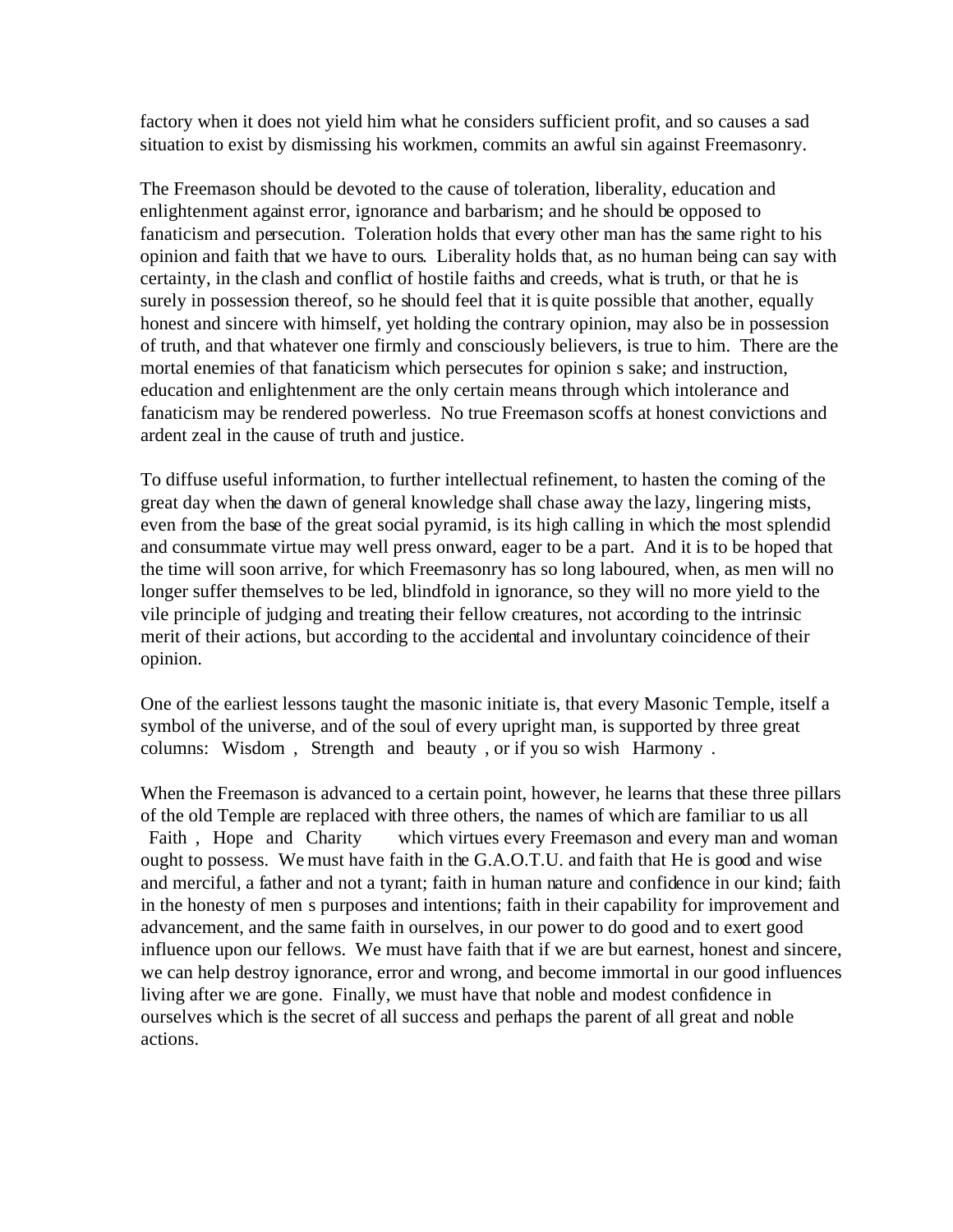We must have hope in the ultimate annihilation of evil in the universe, in the final triumph of Freemasonry, that shall make of all men one family and household, in the cessation of war and bloodshed, an in the advent of peace and liberty. Charity is taught us by faith and hope, for those who differ with us in opinion, for them and for their faith, and even for their errors; charity which relieves the necessities and distresses of men, and with open hand gives the suffering and destitute solace and comfort, and which forgives and utters merciful judgement upon the faults and shortcomings of others, believes them to be better than they seem, and teaches us to judge and do unto others as we should wish them, and think it right for them, to judge and do unto us.

To be truthful, to be hopeful, to be indulgent these, when all around us are selfishness, despondency, ill-opinion of human nature, and harsh and bitter judgement, are the true supports of every masonic Temple and the bases of every manly and heroic nature. There attributes are also the old pillars of the Temple under different names, for he only is wise who judges other charitably and deals with their errors mercifully; he only is strong who is hopeful, and there is not beauty of proportion or harmony like a firm faith in the G.A.O.T.U., our fellows and ourselves.

We are taught to be on our guard against the overwhelming desire to be possessed of vast worldly possessions, which so often stunts and dwarfs within us the true principle which it is the aim of Freemasonry to foster that of practising charity towards our brethren and extending to them the right hand of fellowship. So again I say we are instructed in the three grand principles on which our Order is founded: brotherly love, relief and truth. Brother love is the sacred principle which combines and cements our Fraternity in the practise of moral virtue and the pursuit of scientific attainment. Relief is the duty which every man owes to his fellow man in consideration of the common infirmities of human nature, and stronger is the claim of those to whom we are voluntarily and reciprocally pledged in the bond of brotherly love and affection, and, therefore, it unquestionably is the right of Freemasons to rely upon each other in the our of need by procuring assistance, advice and protection according to their relative circumstances in life. Truth is the aspiration of every true Freemason who seeks to walk according to the light to make that sacred principle the guide of his words and actions, ever remembering that truth and wisdom are the same; and to him who makes truth the object of his search, that truth will assuredly prove the reward of his perseverance.

The new Freemason, one will recall, is enjoined to stand perfectly erect, with his feet in the form of a square, his body being thus emblematic of his mind, and his feet emblematic of the rectitude of his actions. Uprightness in conduct is therefore essential.

The true Freemason occupies himself with what is near at hand. Right there he finds enough to do. His Masonry is to live a true, honorable, upright, affectionate life from the motive of a good man. One finds evils enough near him and around him in trade, in social life, in neighbourhood abuses, in wrongs swarming everywhere all to be righted. Freemasonry, it has been well said, cannot, in our age, forsake the broad way of life. It must walk in the open street, appear in the crowded square, and teach men by its deeds, its life more eloquent than any lips to respect all forms of worship, to tolerate all political and religious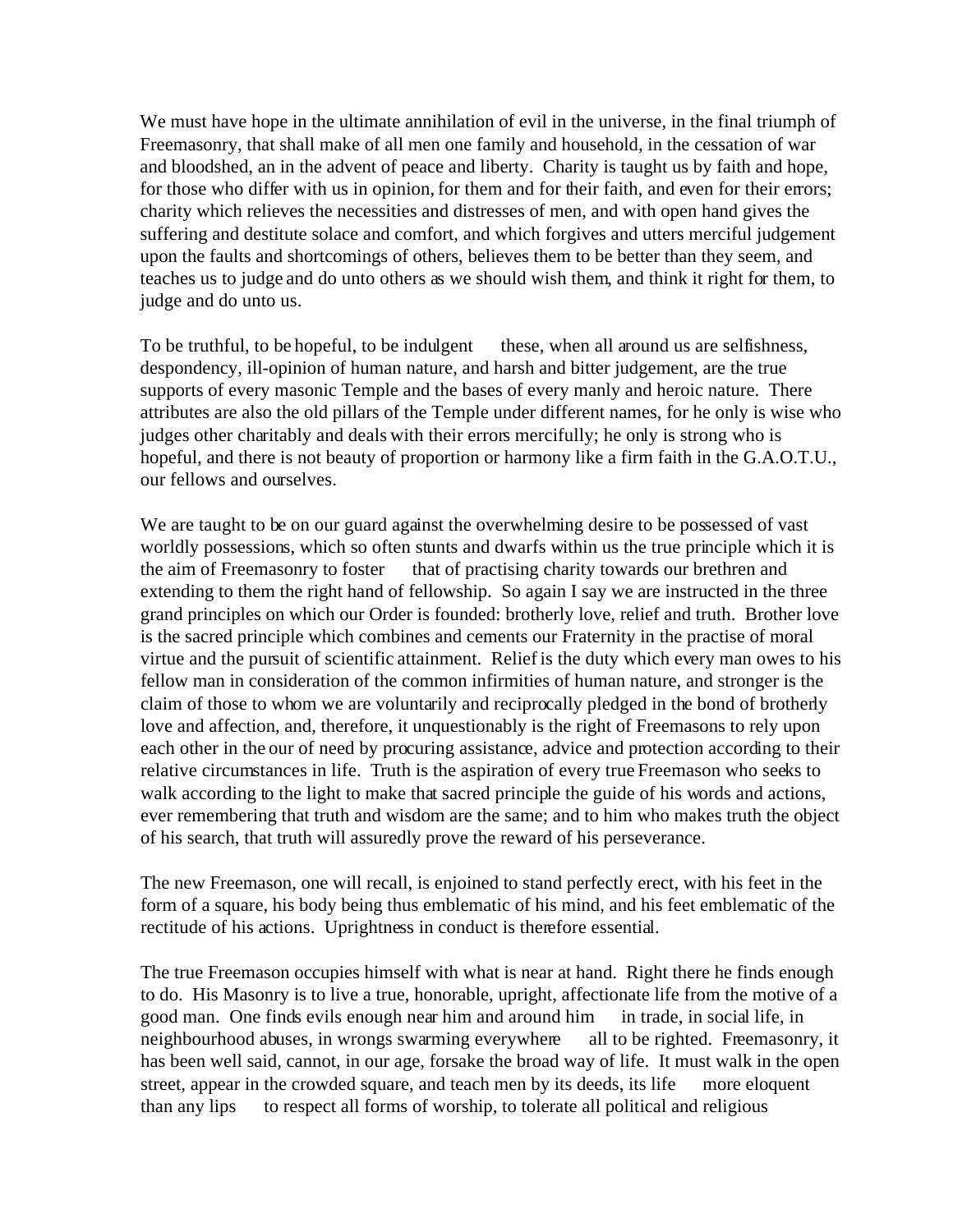opinions, not to blame, and still less to condemn, the religion of others, not to seek to make converts, but to be content if they have the religion of Socrates, a veneration for the Creator, the religion of good works and grateful acknowledgment of God s blessings. The fraternize with all men, to assist all who are unfortunate and cheerfully to postpone their own interests to those of the Order, to make it a constant rule of their lives to think well, to speak well and to act well are the duties of all Freemasons.

It is the saddest of all sights upon this earth, that of a man, lazy and luxurious or hard and penurious, to whom want appeals in vain, and suffering cries in an unknown tongue. The man whose hasty anger hurries him into violence or crime is not half so unworthy to live. This is the faithless steward that embezzles what is given him in trust for the penniless and impoverished among his brethren. The true Freemason must be, and must have a right to be, content with himself; and he can be so, only when he lives, not for himself alone, but for others who need his assistance and have a claim upon his sympathy. Freemason, be good, be kind, be humane and charitable, love your fellows, console the afflicted, pardon those who have done you wrong. In short, do that which thou oughtest to do, let the result be what it will. These grand and mighty thoughts are bound up in the tenets of Freemasonry, and time alone will bring about that fruition on which the Craft is based.

The above thoughts cannot be entertained without feeling that a challenge to Masonic leadership and to that multitude of members of which Freemasonry is composed is placed very definitely before them. Leadership in the Order must be of the highest standard intellectually, morally and fraternally, and the Craft as a whole must follow in the same footsteps. It is of no profit to have a perfect foundation stone unless the rest of the intended structure is of perfect material also. One faulty stone can, in time, cause damage, as also one faulty member can disgrace the Craft. The challenge, therefore, is to make sure that the tenets of the Order are well planted and instilled in every individual who enters Freemasonry, and by applying this masonic principle without fear or favor, the Craft can look to the future for that happy fulfillment and adornment which its ancient founders designed and resolved to put into active use.

Freemasons must ever go forward as man goeth forth to his work.: Every enlightened brother knows that a seed of goodwill, planted in the mind of the apprentice at his entry into Freemasonry, will, in due time, produce good fruit, and will be one more in the cultivation of fellowship and goodwill, bringing, as it does, happiness to one and all. Clean living also can improve the conditions of that life in which man finds himself, and thus contribute to the betterment of all men. As Freemasons, we know the constant check on any impurity, uncleanness, squalor, or riffraff tendencies, is not only beneficial to the Craft, but also to those with whom we mix in everyday life. Let us, as Freemasons, never forget that, although we may have passed the mature age, our perfection of life may not have matured. Furthermore, although one may have received the degree of a Master Mason, Freemasonry desires more; it requires the accomplishment of the mastery of one s self. There is only one way to crown one s efforts in Freemasonry. Every member of the Craft must plant the seeds of the brotherhood of man himself in himself; no one else can do it for him. By so doing he consecrates his life to Freemasonry, and, as the days go by and his Masonic life matures, the